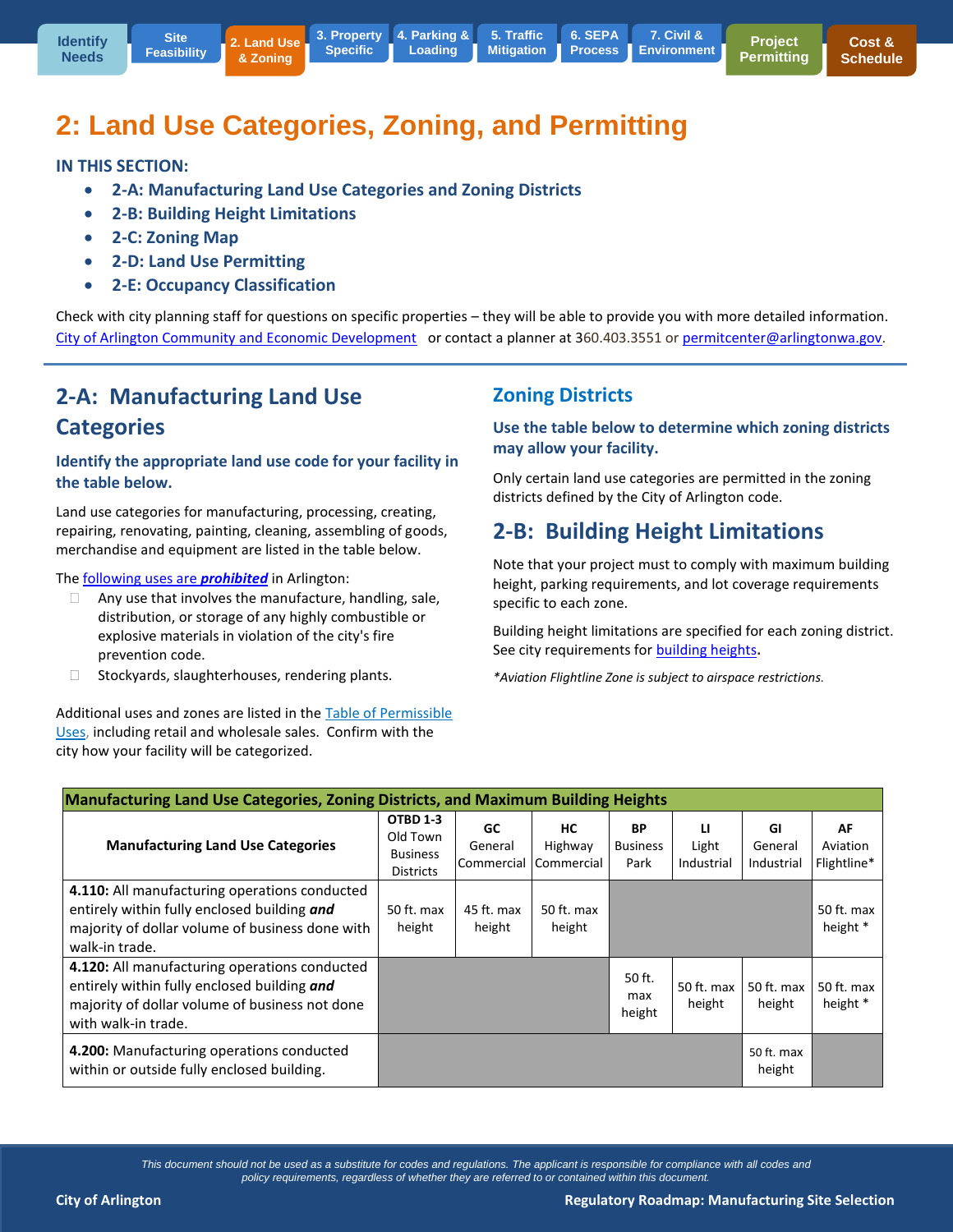

## **2-C: Zoning Map**

**Now that you know the zone(s) that allow your facility, search for available properties within those zone(s).**

You may want to work with a commercial real estate professional to find a site.

## **2-D: Land Use Permitting**

#### **Zoning Map**

- Use th[e Zoning Map](http://www.arlingtonwa.gov/modules/showdocument.aspx?documentid=6630) to determine zoning designations for potential sites.
- Check city records to confirm the current zoning designation for any site under consideration.

**The land use permits and approvals required for various types of projects are listed in the table below.**

Visit the City of Arlington [Development Guidelines](http://www.arlingtonwa.gov/index.aspx?page=146) webpage for more information.

| <b>Land Use Permit Requirements</b> |                                     |                                |                                                      |                                     |                                  |                                                   |                                                    |  |
|-------------------------------------|-------------------------------------|--------------------------------|------------------------------------------------------|-------------------------------------|----------------------------------|---------------------------------------------------|----------------------------------------------------|--|
|                                     | <b>Land Use Permit Requirements</b> |                                |                                                      |                                     |                                  |                                                   |                                                    |  |
| <b>Applicability</b>                | <b>Site Plan</b><br><b>Review</b>   | <b>Design</b><br><b>Review</b> | <b>Zoning</b><br><b>Permit</b>                       | <b>Special Use</b><br><b>Permit</b> | Conditional<br><b>Use Permit</b> | <b>Requires</b><br><b>Public</b><br><b>Notice</b> | <b>Hearing</b><br><b>Examiner</b><br><b>Review</b> |  |
| New Development                     |                                     |                                |                                                      |                                     |                                  |                                                   |                                                    |  |
| < 4 acre parcel                     | Required                            | Required                       | Required                                             |                                     |                                  |                                                   |                                                    |  |
| ≥4 acre parcel                      | Required                            | Required                       |                                                      | Required                            |                                  |                                                   | If requested                                       |  |
| Binding Site Plan or Major Plat     | Required                            | Required                       |                                                      |                                     | Required                         | Yes                                               | <b>Yes</b>                                         |  |
| <b>Existing Development</b>         |                                     |                                |                                                      |                                     |                                  |                                                   |                                                    |  |
| Tenant Improvement                  | Required                            | Required                       | No Land Use Permit required if SEPA is not triggered |                                     |                                  |                                                   |                                                    |  |
| Addition to existing building       | Required                            | Required                       | Required                                             |                                     |                                  |                                                   |                                                    |  |
| New land-uses on developed sites    | Reguired                            | Required                       |                                                      | Required                            |                                  |                                                   | If requested                                       |  |

### **Application Submittal**

Applicant submits required application materials (fees, forms, SEPA checklist, site plan, drawings, special studies or technical information reports such as stormwater reports, verification of water/sewer, etc.). The **Application Submittal Matrix details** items required for submittal.

### **Design Review**

Additional review by the Design Review Board will be performed in a public meeting and is required for projects with a construction value exceeding \$100,000.

### **Zoning Permits**

The city issues the land use permit decision, in writing, that includes the conditions of approval, findings of fact, and appeal information. The applicant, any commenting agency or organization, or anyone from the public may appeal the decision, including the underlying SEPA decision. At the end of the appeal period, if no appeal has been filed, the land use review is generally complete.

### **Special Use Permit**

This type of permit will be processed as a zoning permit unless a hearing is requested by a property owner within 500 ft. of the project under review. If the public hearing is requested, the process will follow the Conditional Use Permit process (below.)

A special use permit may be required if the proposed use would have an extraordinary impact on neighboring properties or the general public.

## **Conditional Use Permit**

Notice of public hearing is posted on the project site, in the newspaper, mailed to property owners within 500 of the property and to all parties that commented during the public comment period. The public hearing is conducted by the Hearings Examiner. The Hearings Examiner decision is the final decision, unless appealed. Appeals may go to the City Council or Board of County Commissioners, or they may go straight to Superior Court.

*This document should not be used as a substitute for codes and regulations. The applicant is responsible for compliance with all codes and policy requirements, regardless of whether they are referred to or contained within this document.*